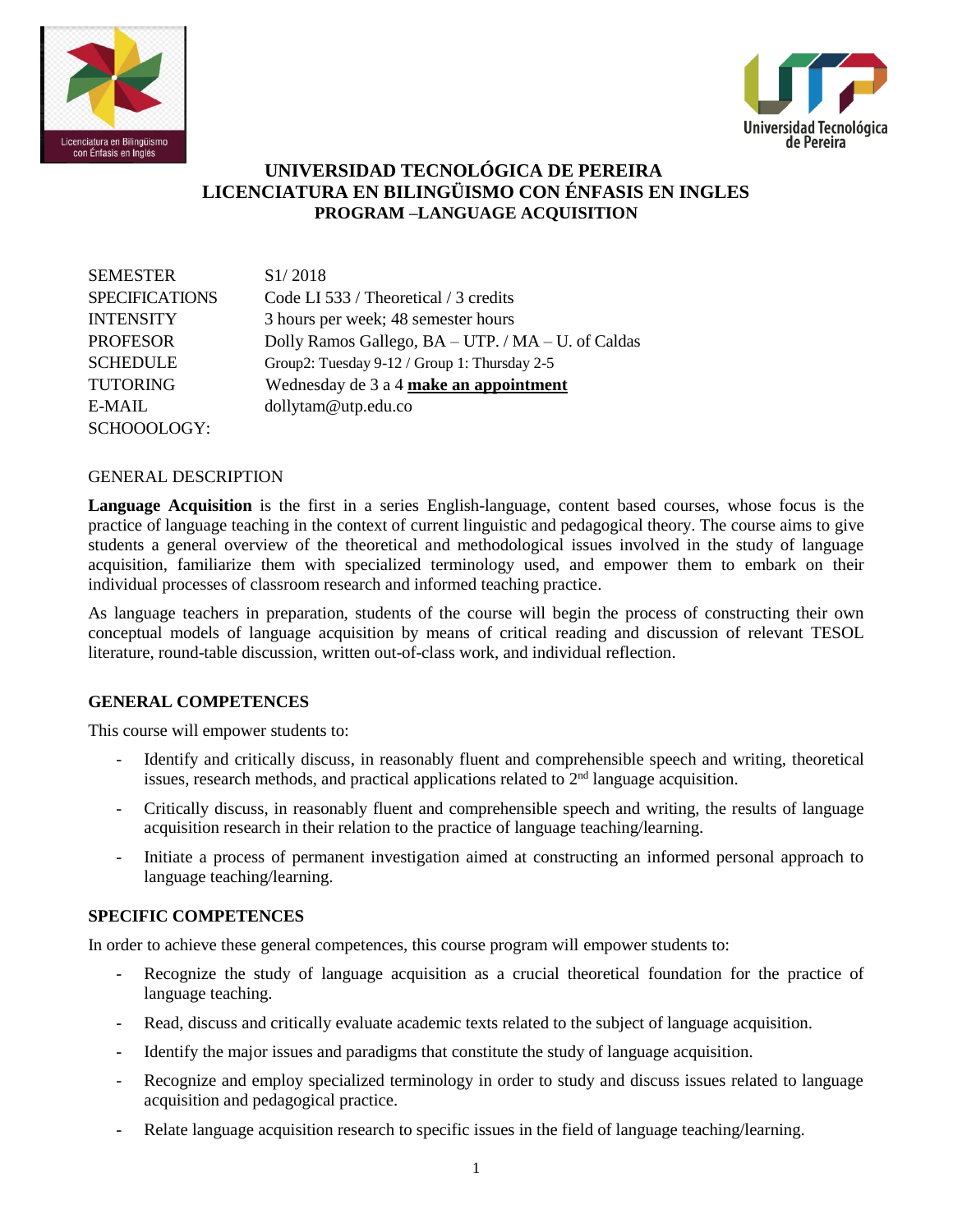- Describe processes of first and second language acquisition.
- Identify similarities and differences with respect to first and second language acquisition.
- Identify features that distinguish language acquisition from other types of learning.
- Identify features that distinguish linguistic knowledge from other types of knowledge.
- Discuss the effects of individual learner traits and socio-cultural factors on language acquisition.
- Describe some of the more significant models of language acquisition.
- Describe some significant socio-political issues involving discussions of language acquisition.
- Identify some of the individuals and whose ideas have contributed significantly to the study of language acquisition and/or its pedagogical applications.
- Critically evaluate language teaching/learning methodologies, materials and strategies in terms of their implicit assumptions about language acquisition.
- Formulate research questions as possible objectives for personal investigation.

| <b>Content Proposed</b>                                                                                                          |                                                                      |  |                                                                                                     |                   |  |  |  |  |
|----------------------------------------------------------------------------------------------------------------------------------|----------------------------------------------------------------------|--|-----------------------------------------------------------------------------------------------------|-------------------|--|--|--|--|
|                                                                                                                                  | <b>THEME</b>                                                         |  | <b>TASK / Products (may modify)</b>                                                                 | <b>WEEKS</b>      |  |  |  |  |
|                                                                                                                                  | <b>Theories and Processes of Language Acquisition</b>                |  |                                                                                                     |                   |  |  |  |  |
| $\bullet$<br>$\bullet$                                                                                                           | Presentation of the program<br>Popular ideas about language learning |  | Signature of the program<br>Reading<br>Class written activity                                       | WEEK <sub>1</sub> |  |  |  |  |
| $\bullet$                                                                                                                        | Popular ideas about language learning<br>Language origin & features  |  | Folder/program/marker<br>Class activity<br>Material revision<br>Reading<br>Quiz the following class | WEEK <sub>2</sub> |  |  |  |  |
| $\bullet$<br>$\bullet$<br>$\bullet$                                                                                              | Comparing and contrasting first and SLA<br>Acquisition vs. learning  |  | Task: Complete table of popular ideas (NOW<br>AND THEN(Reflection))                                 | WEEK <sub>3</sub> |  |  |  |  |
| $\bullet$<br>$\bullet$                                                                                                           | First language acquisition<br>Second language acquisition            |  | Reading<br>Evaluate child                                                                           | WEEK4             |  |  |  |  |
| $\bullet$                                                                                                                        | Critical period hypothesis (individual 5<br>minute presentation)     |  | Take test<br>Design lesson plan                                                                     | WEEK <sub>5</sub> |  |  |  |  |
|                                                                                                                                  | Task selecting a learner<br>Analysis and more                        |  |                                                                                                     | WEEK 6            |  |  |  |  |
|                                                                                                                                  | <b>FIRST EXAM/</b> Summative of Tasks & Reflection                   |  |                                                                                                     |                   |  |  |  |  |
| <b>Non-language Influences</b>                                                                                                   |                                                                      |  |                                                                                                     |                   |  |  |  |  |
| • Learners Characteristics (age difference,<br>motivation(Dornyei & Otto), aptitude,<br>attitude) Affect (libro Sussan and Gass) |                                                                      |  | Reading<br>Assignments<br>Reading<br>Quiz the following class                                       | WEEK <sub>7</sub> |  |  |  |  |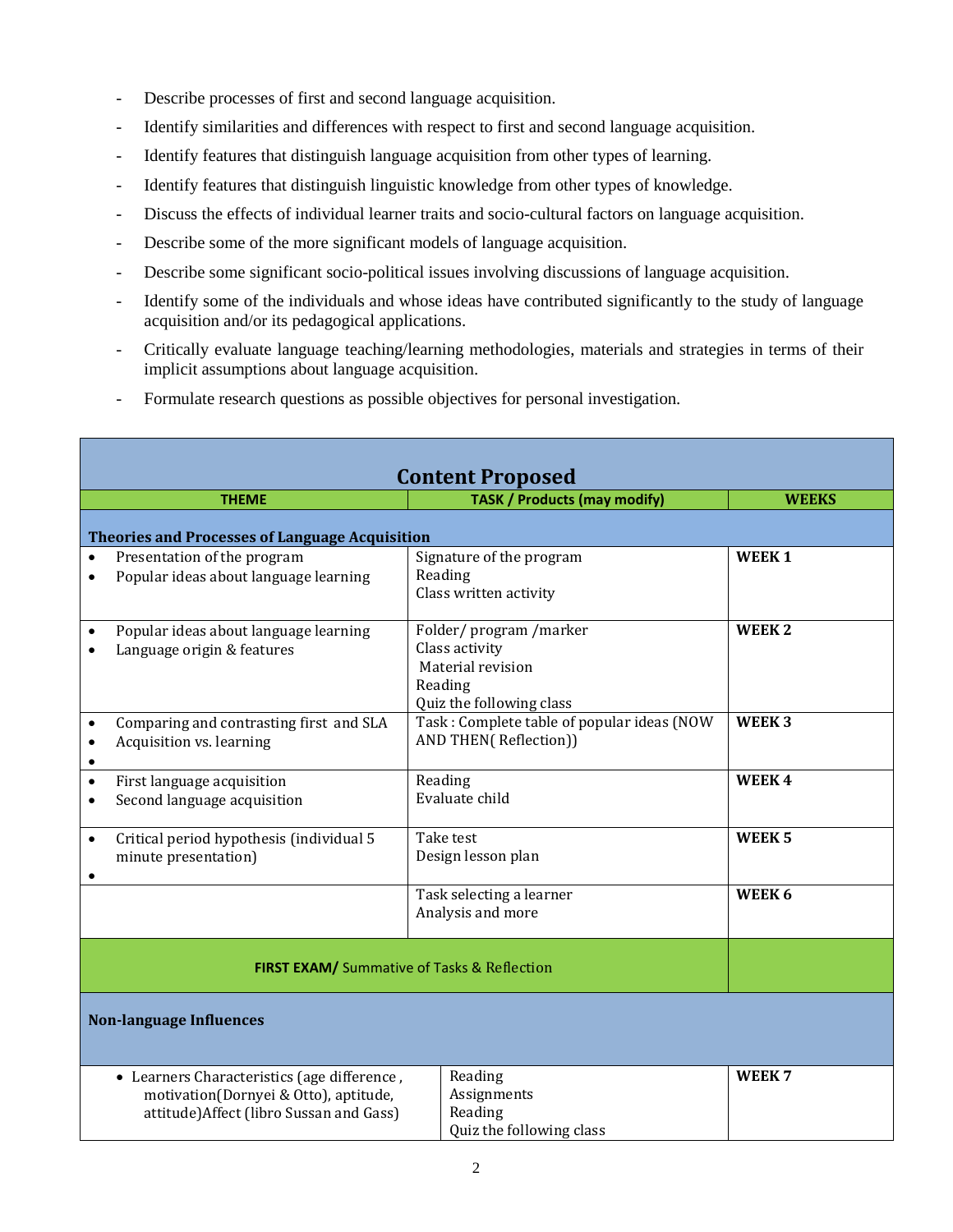| • Affective factors (anxiety, intro and extro,<br>inhibition, etc)                                                                                                      | Assignment test revision and<br>application for different groups different<br>test | WEEK <sub>8</sub> |  |  |
|-------------------------------------------------------------------------------------------------------------------------------------------------------------------------|------------------------------------------------------------------------------------|-------------------|--|--|
| • Social-cultural factors (cultural shock,<br>acculturation, culture teaching, social<br>distance, social cultural approaches,<br>gestures and SLA) (libro Gass, Brown) | Design lesson plan                                                                 | WEEK <sub>9</sub> |  |  |
| • Learning styles<br>• multiple intelligences                                                                                                                           | Take test<br>Design lesson plan                                                    | <b>WEEK 10</b>    |  |  |
| <b>SECOND EXAM/</b> Summative of Tasks & Reflection                                                                                                                     |                                                                                    |                   |  |  |
| Psycholinguistic aspects of language acquisition                                                                                                                        |                                                                                    |                   |  |  |
| Krashen's Monitor Model<br>$\bullet$<br>Criticisms of Krashen's theories                                                                                                | Quiz the following class<br>Assignment                                             | <b>WEEK 11</b>    |  |  |
| Theories of SLL<br>$\bullet$<br>How does the brain learn and the bilingual<br>$\bullet$<br>brain                                                                        | presentations                                                                      | <b>WEEK 12</b>    |  |  |
| Transfer<br>$\bullet$<br>Role of the native language (translanguage)<br>$\bullet$                                                                                       | Class activity<br>Develop a poster with only images that<br>can speak about CHP    | <b>WEEK 13</b>    |  |  |
| Error analysis, treatment and correction<br>$\bullet$<br>Inter-language and Fossilization<br>٠                                                                          | Apply of correcting with feedback                                                  | <b>WEEK 14</b>    |  |  |
| Teaching English to elderly<br>$\bullet$                                                                                                                                |                                                                                    | <b>WEEK 15</b>    |  |  |
| <b>FINAL EXAM/ Summative of Tasks &amp; Reflection</b>                                                                                                                  |                                                                                    |                   |  |  |
| Revising grades and papers                                                                                                                                              | Feedback                                                                           | <b>WEEK 16</b>    |  |  |

## EVALUATION

- The **first partial grade** will be the summative of the first six weeks' in and out-of-class work. It will represent **30%** of the definitive grade.
- **The second partial grade 25%** will be the summative of the next four weeks, in and out-of-class work
- An **oral presentation\*** about one of the topics presented in the course will represent **20%** of the definitive grade.
- A **final exam** will be the summative of the next five weeks, in and out-of-class work **25%**

#### **MATERIALS REQUIRED FOR THE COURSE (grade for the second class)**

- Marker for white board
- Folder (brown)
- Rubric of oral presentation
- Material photocopies Program of the course

#### **Important:**

Every reading text, document, task, quiz, journals, reflection and exam must be kept in the folder in due to that at the end of the semester it will be checked and evaluated.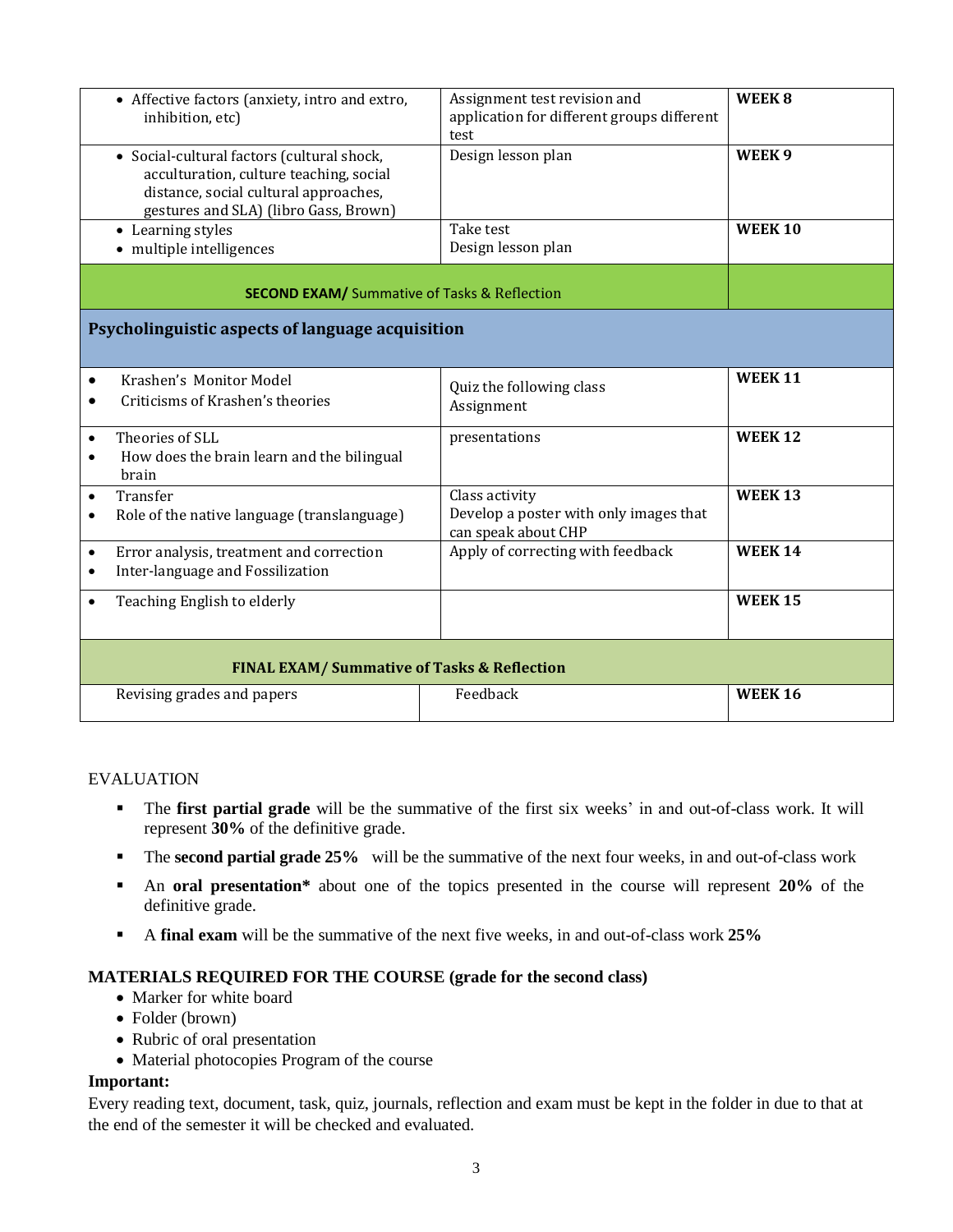### **METHODOLOGY**

The methodology for this course will center on oral presentation of theoretical material, complemented by whole-class and small group discussions based on prior readings of selected texts, as well as 30 minute oral research article presentations by students on selected topics of special interest (follow rubrics). As part of student professional growth the course will include the reflective component within development of the course.

# **Reflective Practice**

Student will hand in two academic paper. 1. An opinion paper based on constructive criticism and should be backed by evidence about "the critical period hypothesis". (ONE page long 320 words, 1.5 space, arial or times new roman, 12 font). 2. The other paper will be a case study on ERRORS in which in pairs students will analyze a single case (student) carry out an interview in order to identify his or her language, (diagnosis, identify the signs, the sources of errors and provide a solutions to overcome the errors or prevent future ones). This is very significant activity that may contribute to students knowledge on the field.

The course will incorporate elements of these four **pedagogical models**:

| <b>MODEL</b>                                                                                                                                                                                                                                                                                                           | <b>STRATEGIES AND ACTIVITES</b>                                                                                                                                                                                                               |  |  |
|------------------------------------------------------------------------------------------------------------------------------------------------------------------------------------------------------------------------------------------------------------------------------------------------------------------------|-----------------------------------------------------------------------------------------------------------------------------------------------------------------------------------------------------------------------------------------------|--|--|
| Humanistic: Reading assignments, classroom dis-<br>cussion, student presentations, written tasks and<br>other activities facilitate individual and group<br>processes of intellectual, emotional, spiritual and<br>professional growth that empower students to<br>contribute meaning-fully and positively to society. | Individual and group reflection about<br>$\bullet$<br>students' learning process<br>Peer assessment in which students evaluate<br>classmates' performances in context of<br>oral presentations.                                               |  |  |
| <b>Socio-contructivist:</b> Students complete a variety<br>tasks that reflect their interests, needs, and<br>individual learning styles. Evaluation takes into<br>account assimilation of skills and concepts into the<br>construction of personalized models of second<br>language acquisition and pedagogy.          | Classroom discussion based on assigned<br>$\bullet$<br>readings<br>Written and oral tasks related to problem<br>$\bullet$<br>solving<br>Collaborative<br>cooperative<br>and<br>tasks<br>$\bullet$<br>requiring students to negotiate meaning. |  |  |
| Critical-reflexive: Students critically examine<br>their own models, attitudes and beliefs about<br>language acquisition in the context of concepts<br>presented in the course. Students<br>assume<br>responsibility for their own learning.                                                                           | Analysis of diverse theories of language<br>$\bullet$<br>learning<br>Critical analysis of ideas encountered in<br>$\bullet$<br>assigned texts, videos and movies                                                                              |  |  |
| Course materials and class<br>Content based:<br>activities facilitate students' understanding of SLS<br>paradigms while strengthening their proficiency in<br>the understanding and use of the English language.                                                                                                       | Integration of skills and sub-skills related to<br>$\bullet$<br>language acquisition                                                                                                                                                          |  |  |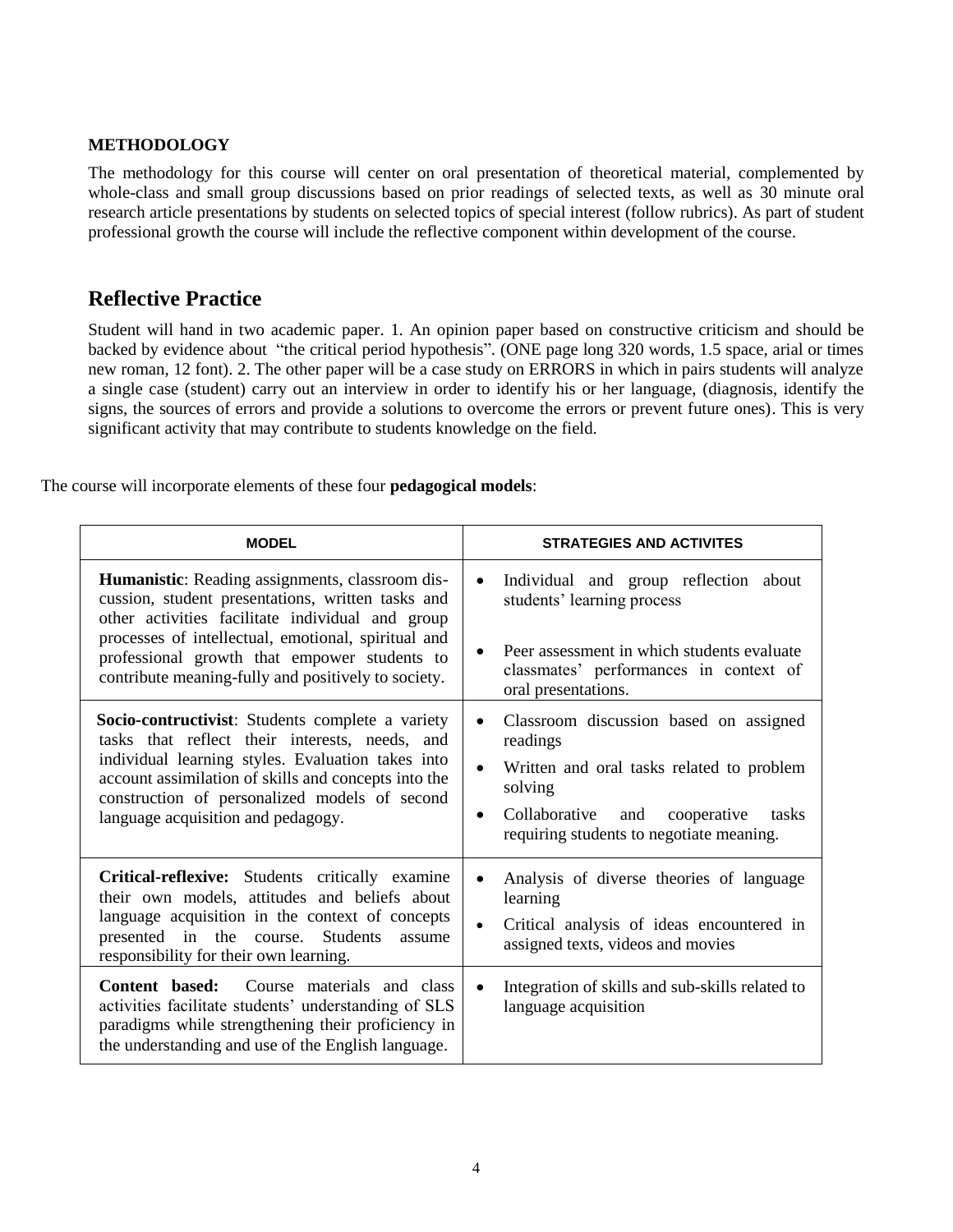## **BIBLIOGRAPHY**

BIALYSTOC, E. (1978) Theoretical model of second language learning. Language learning. Vol. 28, no.1,

BROWN, Douglas H., Principles of Language Learning and Teaching.  $4<sup>th</sup>$  Ed. Addison Wesley, 2000. 352 pp. 418.007 B878

CARTER, Ronald & Nunan, David, The Cambridge Guide to Teaching English to Speakers of Other Languages. Cambridge University Press. 2001. 294 pp. 401.41 C178

CLIFF, Peter. The Oxford English Dictionary Online. Available from the Internet: [http://www.ariadne.ac.uk/issue23/oed-review/.](http://www.ariadne.ac.uk/issue23/oed-review/)

COUNCIL for Cultural Cooperation, Education Committee, Modern Languages Division. Common European Framework of Reference for Languages: Learning, Teaching, Assessment. Cambridge: Cambridge University Press. 2001. 260 pp. 418.007 C734 E.2

CRYSTAL, David, The Cambridge Encyclopedia of Language  $2<sup>nd</sup>$  Ed. Cambridge University Press, 1997. 480 pp. R403 C957 E.3

DONATO, R. (1991) Collective Scaffolding in Second language Learning.

ELLIS, R. (1985) Learner Strategies. Understanding Second language acquisition. Oxford University press.

ELLIS, R. (1995) The Study of Second Language Acquisiton. Oxford University press.

ELLIS, Rod. Second Language Acquisition. Oxford University Press. 1997. 147 pp.

FINEGAN, E. (1994) Language: its structure and use. Harcourt Brace College Publishers : Texas.  $2<sup>nd</sup>$  ed.

JIANG, W (2000) The relationship between culture and language.

KRASHEN, S (1981) Second Language Acquisition and Second Language Learning. University of Southern California. (Updated in December, 2002). Available on[:http://www.sdkrashen.com/SL\\_Acquisition\\_and\\_Learning/index.html](http://www.sdkrashen.com/SL_Acquisition_and_Learning/index.html)

LIGHTBOWN and Spada (2004). How languages are learned. Oxford University press.

PECCEI, Jean Stilwell. Child Language 2<sup>nd</sup> Ed. London: Routledge, 1999. 116 pp. 401.93 P365

PERRY, Ronald Alan. *Foreign language acquisition and individual learner traits: a look at some extraordinarily successful language learners*. Revista de Ciencias Humanas No. 33, Julio de 2004. Universidad Tecnológica de Pereira. p. 67. Also available from the Internet:

<http://www.utp.edu.co/php/revistas/cienciasHumanas/docsFTP/115711RonaldCAlanCPerry.pdf>

Sussan & Gass (2013). Second Language acquisition. An Introducton course.Routledge . New York and London

#### GENERAL CONSIDERATIONS

- Please arrive punctually and remain until the class finishes. If you miss part of a class session, it is *your responsibility* to find out from your classmates what you must do to prepare for the next class.
- Quizzes and other graded class work not presented due to *unexcused* absence will receive a grade of zero (0.0).
- $\bullet$  Out-of-class work that is not presented on time will be penalized one point  $(0.5)$  for each day it is late. Missing class, (except for excused absences) does not exempt you from presenting assignments on time.
- If I am late arriving to class, wait *inside* the classroom; if you arrive late, enter the classroom *quietly*.
- Observe respectful, professional conduct toward classmates and professors and abstain from activities that disrupt the normal conduct of the class.